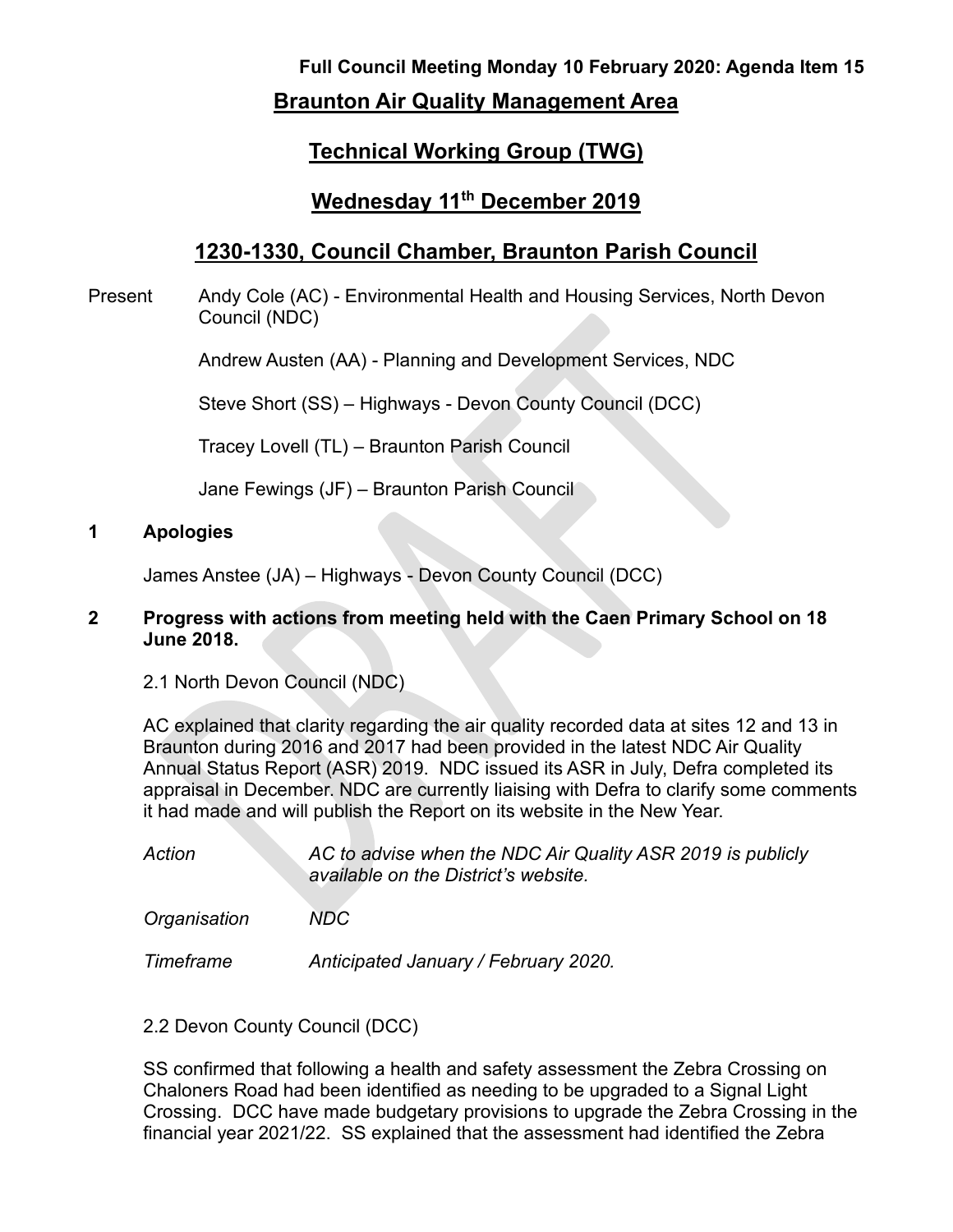### **Full Council Meeting Monday 10 February 2020: Agenda Item 15**

Crossing as high risk in terms of safety allowing DCC to allocate the necessary funding required to upgrade the crossing sooner than anticipated.

SS confirmed that DCC have funding in place to delivering the Microprocessor Optimized Vehicle Actuation (MOVA) as a medium term aim. If the County are to deliver this measure sooner it would require other financial contributions. AC explained that there could be the potential to contribute towards MOVA via the Defra Air Quality Grant. The grant will open September / October 2020 and AC would research submitting a bid towards implementing MOVA. AA advised that there could potentially be S.106 funding from a large planning application currently being considered in Willingcott. TL further advised that it might be possible for BPC to also financially contribute towards the scheme.

| Action           | DCC to upgrade the Zebra Crossing on Chaloners Road to a<br><b>Signal Light Crossing.</b>                                     |
|------------------|-------------------------------------------------------------------------------------------------------------------------------|
| Organisation     | <b>DCC</b>                                                                                                                    |
| Timeframe        | Financial Year 2021/22.                                                                                                       |
| <b>Action</b>    | SS to confirm the level of funding that DCC has allocated towards<br>implementing MOVA.                                       |
| Organisation     | <b>DCC</b>                                                                                                                    |
| <b>Timeframe</b> | February 2020                                                                                                                 |
| Action           | AC to research submitting a bid to the Defra Air Quality Grant for a<br>contribution towards MOVA.                            |
| Organisation     | <b>NDC</b>                                                                                                                    |
| Timeframe        | In time for grant application to be submitted September / October<br>2020.                                                    |
| <b>Action</b>    | AA to further explore the possibility of a S. 106 contribution<br>towards MOVA from a large scale development in Willingcott. |
| Organisation     | <b>NDC</b>                                                                                                                    |
| <b>Timeframe</b> | February 2020.                                                                                                                |
| Action           | TL to explore the possibility of a financial contribution from BPC<br>towards the implementation of MOVA.                     |
| Organisation     | <b>BPC</b>                                                                                                                    |
| Timeframe        | February 2020.                                                                                                                |